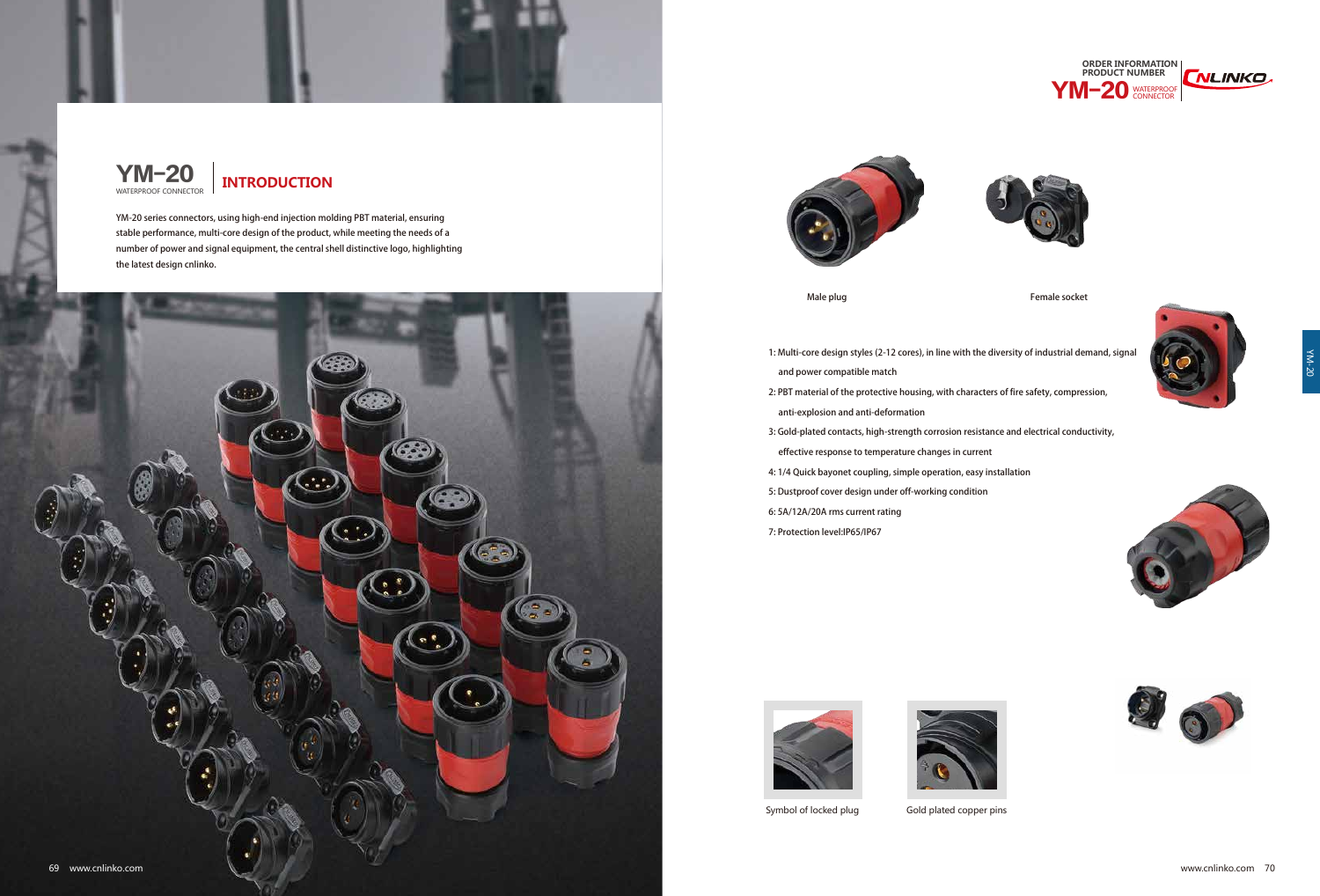![](_page_1_Picture_9.jpeg)

![](_page_1_Picture_10.jpeg)

YM-20-J12SX-01-001 female socket

![](_page_1_Picture_12.jpeg)

YM-20-J12PE-01-001 female plug

![](_page_1_Picture_14.jpeg)

YM-20-C12SX-01-001 male socket

![](_page_1_Picture_16.jpeg)

| $0.15$ m m' ~ 0.2m m'/26-24 AWG |            |
|---------------------------------|------------|
| $\Phi$ 5.5mm ~ $\Phi$ 7mm       |            |
| $1.0\times9$                    | $\Phi$ 1.0 |
|                                 | 5А         |
|                                 |            |

| <b>HUU V</b>    |  |
|-----------------|--|
| $<$ 5m $\Omega$ |  |
|                 |  |
| 1500V           |  |
|                 |  |
|                 |  |

![](_page_1_Figure_1.jpeg)

## **YM-20 SERIES SPECIFICATIONS SHEET**